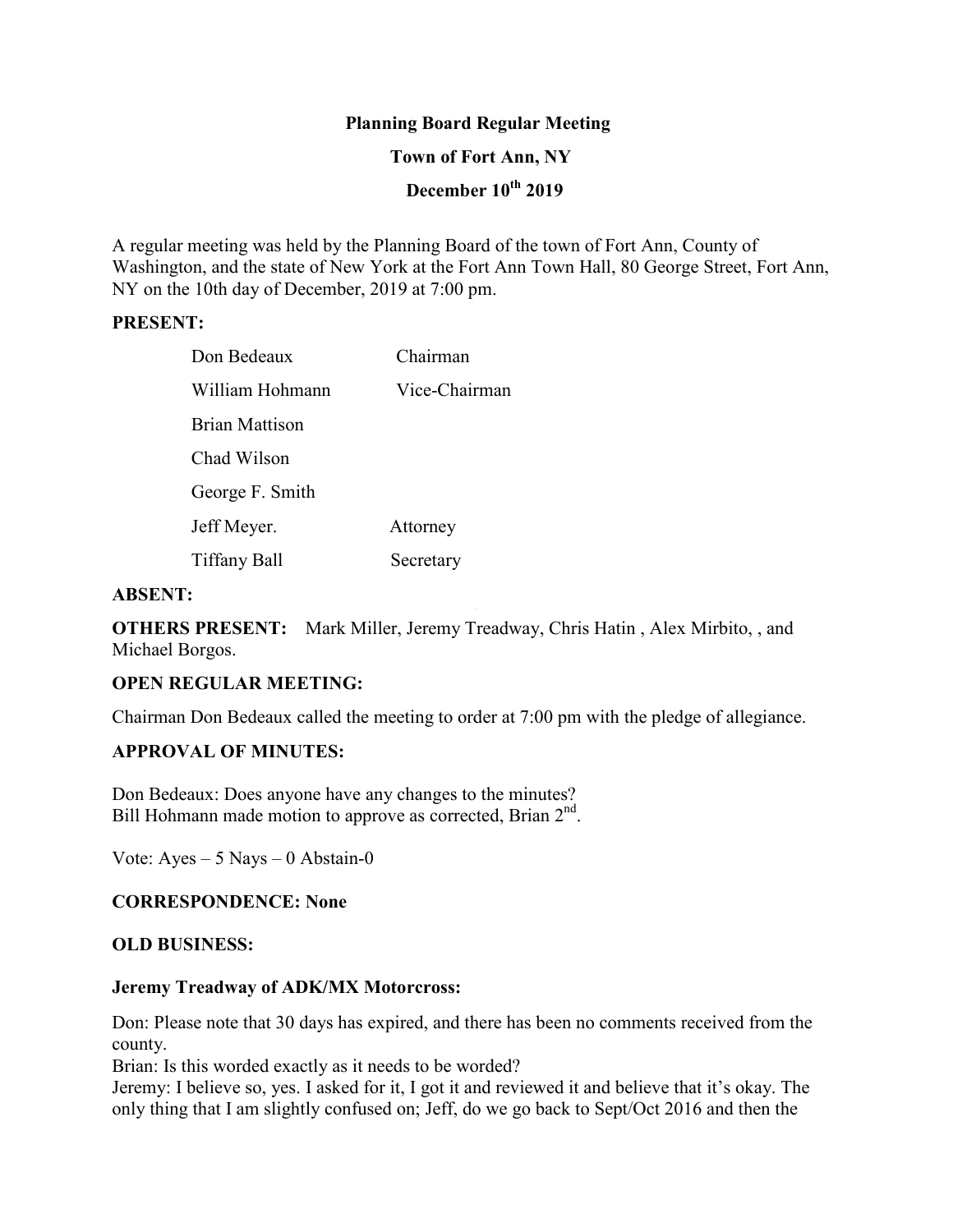changes from last month plus this get added to that? Jeff: Yes, that's correct. Everything but that January 2018 approval just keep piling on to the initial approval. Jeremy: is there ever a master resolution? Jeff: No, but supervisor has a stack and can answer any questions.

Jeff read SEQR. Bill Hohmann made motion for a negative declaration, Chad Wilson 2<sup>nd</sup>. Ayes – 5 Nays – 0 Abstain – 0

Bill Hohmann made motion to approve attached amendment prepared by attorney Jeff Meyer, Geroge F. Smith  $2<sup>nd</sup>$ .

## **PLANNING BOARD OF THE TOWN OF FORT ANN**

## **COUNTY OF WASHINGTON, STATE OF NEW YORK**

## **RESOLUTION AMENDING THE**

## **SITE PLAN APPROVAL OF ADK MX**

the representations made during the public meetings, for modification of the site plan approval On a Motion by Bill Hohmann, seconded by George F. Smith, based upon all of the evidence and materials submitted by the Applicant, the site plan application of Jeremy Treadway and ADK MX, dated October 1, 2019, the ADK MX Planning Board File, together with granted September 13, 2016 is hereby approved as follows:

The detailed site plan prepared for Jeremy Treadway – ADK MX, pursuant to the added track limit line as depicted by the revision dated October 4, 2017 was proposed by the Applicant. Additionally, the Applicant is seeking permission to allow the use of atvs and utvs on the premises and bound by the noise requirements of the current American Motorcyclist Association's Motocross Rules for Amateur Racing. The proposed amendments shall be subject to all existing conditions on the premises.

Ayes  $-5$  Nays  $-0$  Abstain  $-0$ 

## **Mirabito Propane:**

Don: Does anyone have anymore questions about this? Brian: Did we ever hear any more from the town engineer? Jeff: No Alex Mirabito: Spoke to the county, he had no issues just went over the permitting process. Jeff read SEQR. Bill Hohmann made motion for a negative declaration, Don 2<sup>nd</sup>. Ayes  $-5$  Nays  $-0$  Abstain  $-0$